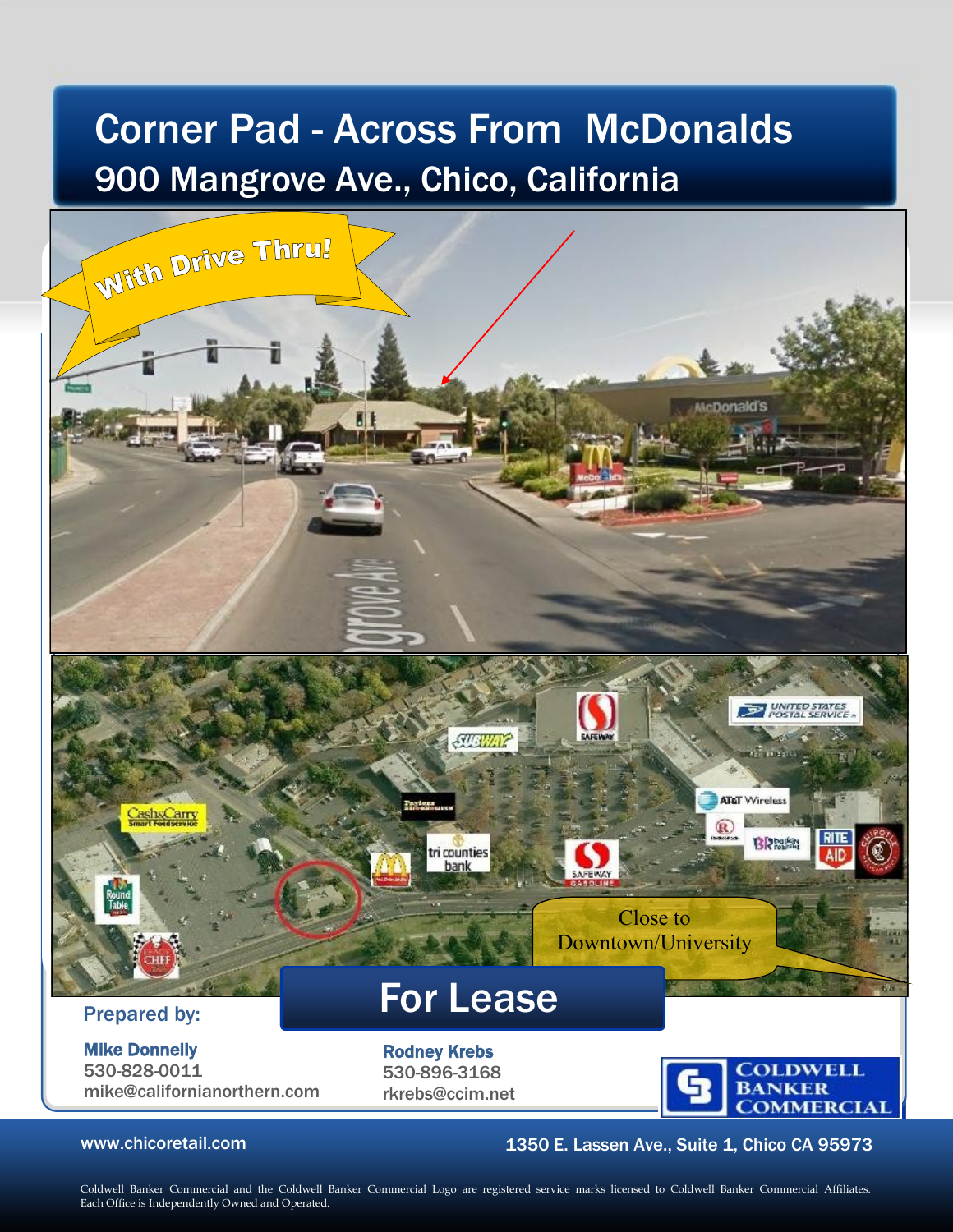# *Mangrove Plaza*

## The Offering:

One of the best and only high quality corner pad location in all of Chico in Mangrove Plaza in the heart of central shopping district.

Great location and high traffic. Good solid shopping center across from McDonalds.

## Highlights:

- Close to Downtown
- Close to University
- Across from McDonalds
- High Traffic
- 22,142 AADT
- Excellent Tenant Mix

## Neighbors:

- McDonalds
- **Safeway**
- Chipotle
- Round Table Pizza
- Payless Shoes
- La Comida Restaurant
- Rite Aid
- AT & T Wireless
- Cash & Carry
- **Subway**
- Jersey Mike's
- Tri Counties Bank

#### Mike Donnelly

530-828-0011 mike@californianorthern.com

# *Executive Summary*



## *The Property*

900 Mangrove Ave., Chico, CA

#### Downtown/University Market Place

| <b>Property Specifications</b> |                                                      |
|--------------------------------|------------------------------------------------------|
| <b>Property Type:</b>          | <b>Retail - Corner Pad Location</b>                  |
| <b>Building Size:</b>          | 4,500 sq. ft. $+$                                    |
| Unit Size:                     | .45 Acres                                            |
| <b>Anchor Tenants:</b>         | Round Table Pizza, Cash & Carry,                     |
| Location:                      | <b>Central Business District - Close to Downtown</b> |
| Traffic:                       | 22,142 + Cars Per Day (AADT)                         |
| Drive Through:                 | Existing - Former Rabobank Drive Through             |
| <b>Price</b>                   |                                                      |
| Lease Rate:                    | Inquire                                              |
| Type of Lease:                 | Ground Lease or Build to Suit.                       |

#### *Additional Information*

The Mangrove Plaza is one of the best located commercial centers strategically situated near the gateway to the urban core of Chico. This property offers a strong national, junior or local tenant a rare opportunity to break into the thriving Downtown/University Market Place.

#### Mangrove Plaza Shopping Center



**DuFour Realty**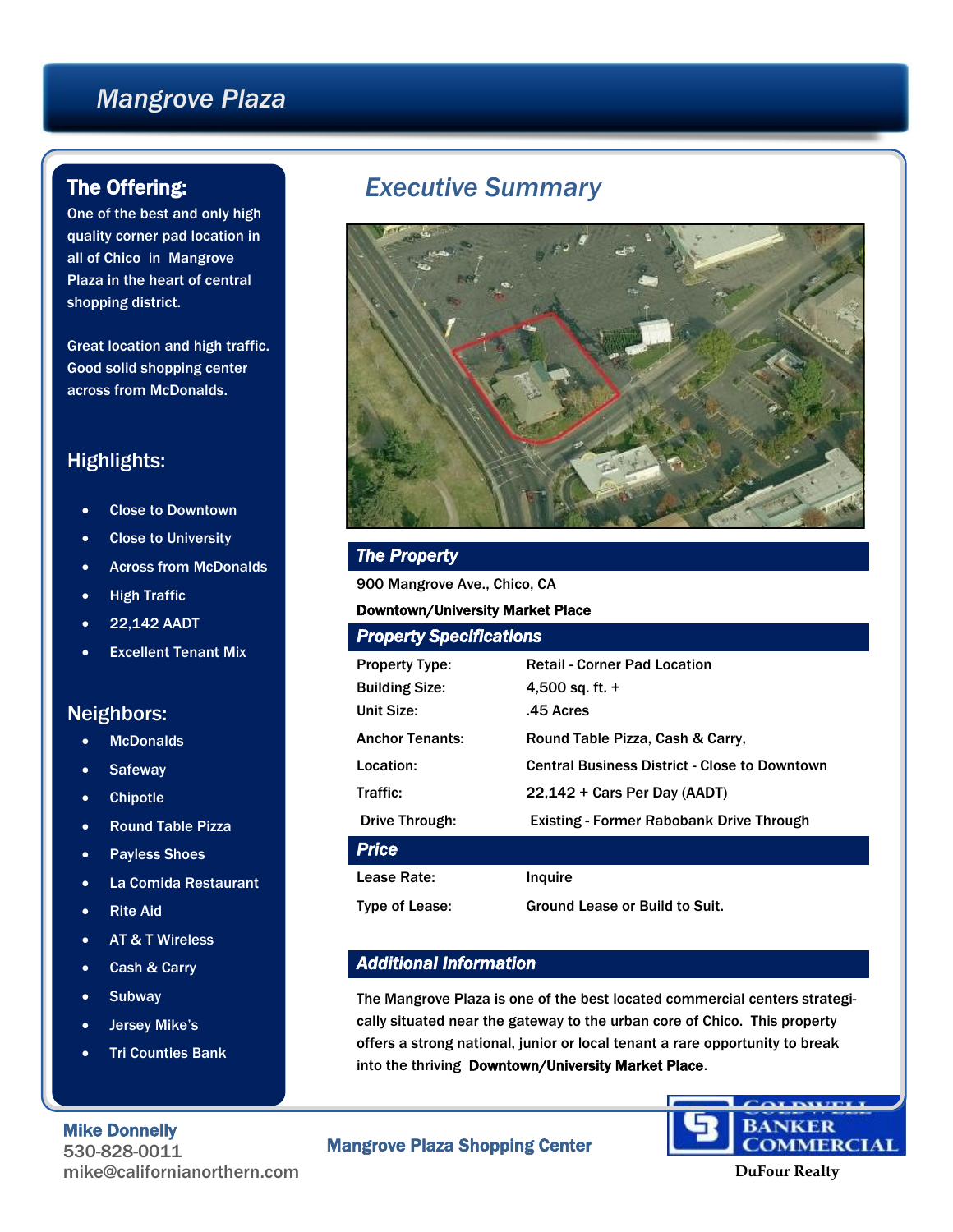# *Contact Information*



**DuFour Realty**